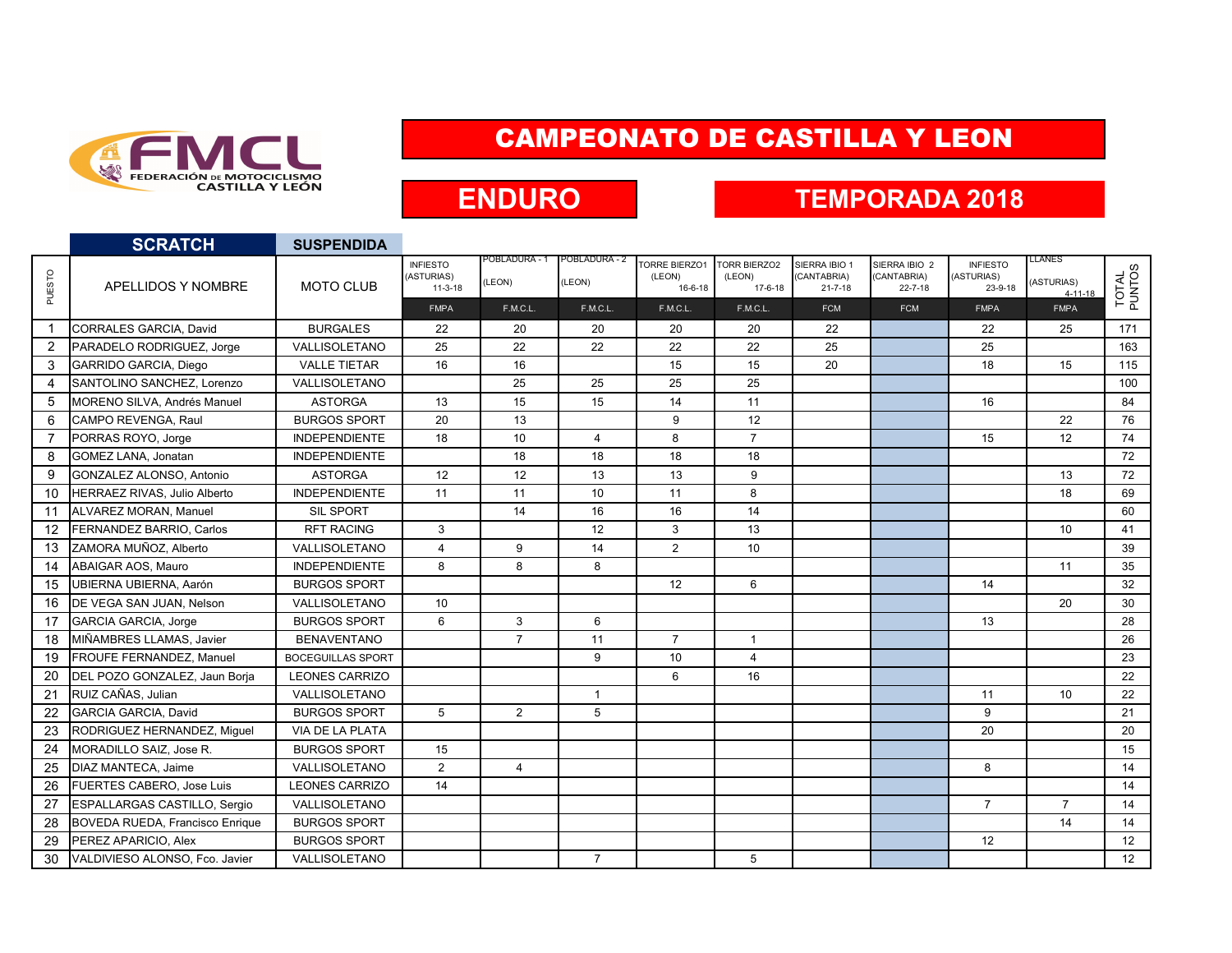| 31 | LORENZO FERNANDEZ, J. Manuel   | VALLISOLETANO        |   | $\overline{2}$ |   |   |  |    |    |
|----|--------------------------------|----------------------|---|----------------|---|---|--|----|----|
| 32 | MATARRANZ SAN MIGUEL, Ivan     | <b>VALLISOLETANO</b> |   |                |   |   |  | 10 | 10 |
| 33 | MENDES ESTEVES, David Jose     | <b>ASTORGA</b>       |   |                |   |   |  |    |    |
| 34 | RODRIGUEZ FALAGAN, Pablo       | <b>ASTORGA</b>       | 6 | 3              |   |   |  |    |    |
| 35 | ALVAREZ MEAZA, Sergio          | <b>VA SPORT</b>      |   |                |   |   |  |    |    |
| 36 | PRIETO SANCHEZ, Agustín Javier | <b>BENAVENTANO</b>   |   |                |   |   |  |    |    |
| 37 | DE CASTRO PEREZ, Jose JavierA  | <b>BURGOS SPORT</b>  |   |                | Ð | 2 |  |    |    |
| 38 | DIAZ MANTECA, Javier           | VALLISOLETANO        | 5 |                |   |   |  |    |    |
| 39 | ESTEBAN SANTAMARIA, Luis A.    | VALLISOLETANO        |   |                |   |   |  |    |    |
| 40 | FRIAS PUENTE, Adolfo           | <b>BURGOS SPORT</b>  |   |                |   | 3 |  |    |    |
| 41 | CANTERO RUIZ, Fernando         | <b>BURGOS SPORT</b>  |   |                |   |   |  |    |    |
| 42 | VERGEL GAST, Agustín           | VALLISOLETANO        |   |                |   |   |  |    |    |
|    |                                |                      |   |                |   |   |  |    |    |



## CAMPEONATO DE CASTILLA Y LEON

## **ENDURO**

#### **TEMPORADA 2018**

|                 | <b>SENIOR</b>                 | <b>SUSPENDIDA</b>     |                                            |                         |                                |                                                 |                                          |                                               |                                               |                                          |                                        |                 |
|-----------------|-------------------------------|-----------------------|--------------------------------------------|-------------------------|--------------------------------|-------------------------------------------------|------------------------------------------|-----------------------------------------------|-----------------------------------------------|------------------------------------------|----------------------------------------|-----------------|
| P<br><b>UES</b> | APELLIDOS Y NOMBRE            | <b>MOTO CLUB</b>      | <b>INFIESTO</b><br>(ASTURIAS)<br>$11-3-18$ | POBLADURA - 1<br>(LEON) | <b>POBLADURA - 2</b><br>(LEON) | <b>TORRE BIERZO1</b><br>(LEON)<br>$16 - 6 - 18$ | <b>TORR BIERZO2</b><br>(LEON)<br>17-6-18 | SIERRA IBIO 1<br>(CANTABRIA)<br>$21 - 7 - 18$ | SIERRA IBIO 2<br>(CANTABRIA)<br>$22 - 7 - 18$ | <b>INFIESTO</b><br>(ASTURIAS)<br>23-9-18 | <b>LLANES</b><br>(ASTURIAS)<br>4-11-18 | TOTAL<br>PUNTOS |
|                 |                               |                       | <b>FMPA</b>                                | F.M.C.L.                | F.M.C.L.                       | F.M.C.L.                                        | F.M.C.L.                                 | <b>FCM</b>                                    | <b>FCM</b>                                    | <b>FMPA</b>                              | <b>FMPA</b>                            |                 |
|                 | PARADELO RODRIGUEZ, Jorge     | VALLISOLETANO         | 25                                         | 22                      | 22                             | 22                                              | 22                                       | 25                                            |                                               | 25                                       |                                        | 163             |
|                 | FERNANDEZ BARRIO, Carlos      | <b>RFT RACING</b>     | 20                                         |                         | 18                             | 18                                              | 18                                       |                                               |                                               | 20                                       | 25                                     | 119             |
| 3               | SANTOLINO SANCHEZ, Lorenzo    | VALLISOLETANO         |                                            | 25                      | 25                             | 25                                              | 25                                       |                                               |                                               |                                          |                                        | 100             |
| 4               | ZAMORA MUÑOZ, Alberto         | VALLISOLETANO         | 22                                         | 20                      | 20                             | 16                                              | 16                                       |                                               |                                               |                                          |                                        | 94              |
|                 | DEL POZO GONZALEZ, Juan Borja | <b>LEONES CARRIZO</b> |                                            |                         |                                | 20                                              | 20                                       |                                               |                                               |                                          |                                        | 40              |
| 6               | RODRIGUEZ HERNANDEZ, Miquel   | VIA DE LA PLATA       |                                            |                         |                                |                                                 |                                          |                                               |                                               | 22                                       |                                        | 22              |
|                 | BERZOSA DE MIGUEL, Martín     | <b>RFT RACING</b>     |                                            |                         | 16                             |                                                 |                                          |                                               |                                               |                                          |                                        | 16              |
| 8               |                               |                       |                                            |                         |                                |                                                 |                                          |                                               |                                               |                                          |                                        |                 |
| 9               |                               |                       |                                            |                         |                                |                                                 |                                          |                                               |                                               |                                          |                                        |                 |
| 10              |                               |                       |                                            |                         |                                |                                                 |                                          |                                               |                                               |                                          |                                        |                 |
|                 |                               |                       |                                            |                         |                                |                                                 |                                          |                                               |                                               |                                          |                                        |                 |



## CAMPEONATO DE CASTILLA Y LEON



#### **TEMPORADA 2018**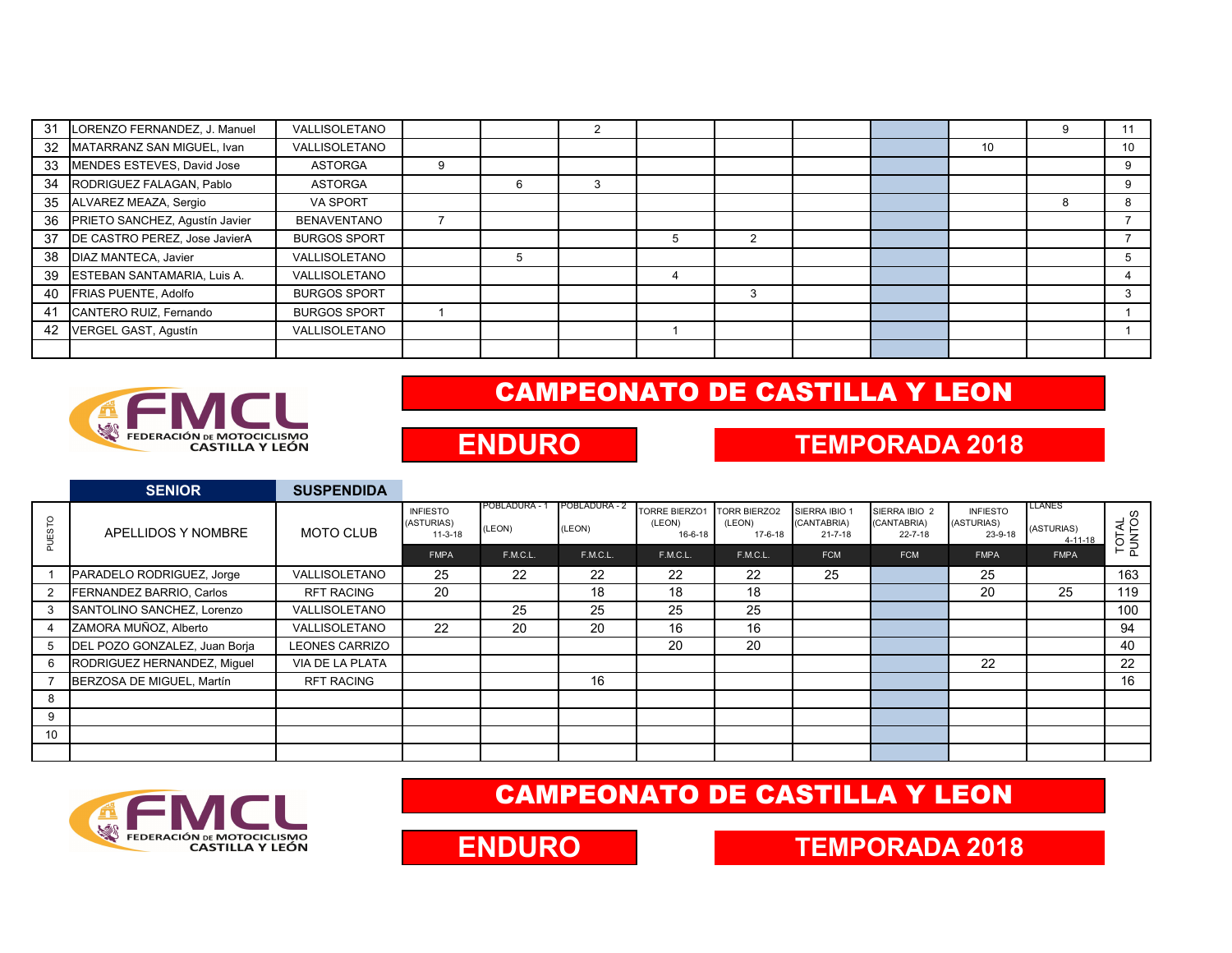|   | <b>JUNIOR</b>                       | <b>SUSPENDIDA</b>   |                                            |                         |                         |                                           |                                          |                                               |                                               |                                          |                                        |                   |
|---|-------------------------------------|---------------------|--------------------------------------------|-------------------------|-------------------------|-------------------------------------------|------------------------------------------|-----------------------------------------------|-----------------------------------------------|------------------------------------------|----------------------------------------|-------------------|
| O | APELLIDOS Y NOMBRE                  | <b>MOTO CLUB</b>    | <b>INFIESTO</b><br>(ASTURIAS)<br>$11-3-18$ | POBLADURA - 1<br>(LEON) | POBLADURA - 2<br>(LEON) | <b>TORRE BIERZO1</b><br>(LEON)<br>16-6-18 | <b>TORR BIERZO2</b><br>(LEON)<br>17-6-18 | SIERRA IBIO 1<br>(CANTABRIA)<br>$21 - 7 - 18$ | SIERRA IBIO 2<br>(CANTABRIA)<br>$22 - 7 - 18$ | <b>INFIESTO</b><br>(ASTURIAS)<br>23-9-18 | <b>LLANES</b><br>(ASTURIAS)<br>4-11-18 | $rac{8}{5}$<br>ξă |
|   |                                     |                     | <b>FMPA</b>                                | F.M.C.L.                | F.M.C.L.                | F.M.C.L.                                  | F.M.C.L.                                 | <b>FCM</b>                                    | <b>FCM</b>                                    | <b>FMPA</b>                              | <b>FMPA</b>                            | ⊢<br>$\Omega$     |
|   | DIAZ MANTECA, Jaime                 | VALLISOLETANO       | 20                                         | 25                      | 25                      | 20                                        |                                          |                                               |                                               | 22                                       |                                        | 112               |
|   | UBIERNA UBIERNA, Aarón              | <b>BURGOS SPORT</b> |                                            |                         |                         | 25                                        | 25                                       | 0                                             |                                               | 25                                       |                                        | 75                |
|   | DE VEGA SAN JUAN, Nelson            | VALLISOLETANO       | 22                                         |                         |                         |                                           |                                          |                                               |                                               |                                          | 25                                     | 47                |
| 4 | ESTEBAN SANTAMARIA, Luis A.         | VALLISOLETANO       |                                            |                         |                         | 22                                        | 22                                       |                                               |                                               |                                          |                                        | 44                |
| 5 | MORADILLO SAIZ, Jose Ricardo        | <b>BURGOS SPORT</b> | 25                                         |                         |                         |                                           |                                          |                                               |                                               |                                          |                                        | 25                |
| 6 | <b>ESPALLARGAS CASTILLO, Sergio</b> | VALLISOLETANO       |                                            |                         |                         |                                           |                                          |                                               |                                               | 20                                       |                                        | 20                |
|   |                                     |                     |                                            |                         |                         |                                           |                                          |                                               |                                               |                                          |                                        |                   |
|   |                                     |                     |                                            |                         |                         |                                           |                                          |                                               |                                               |                                          |                                        |                   |



# CAMPEONATO DE CASTILLA Y LEON

## **ENDURO**

### **TEMPORADA 2018**

|                   | <b>SENIOR - B</b>              | <b>SUSPENDIDA</b>       |                                            |                         |                         |                                           |                                          |                                               |                                               |                                          |                                       |                 |
|-------------------|--------------------------------|-------------------------|--------------------------------------------|-------------------------|-------------------------|-------------------------------------------|------------------------------------------|-----------------------------------------------|-----------------------------------------------|------------------------------------------|---------------------------------------|-----------------|
| STO<br>₩          | APELLIDOS Y NOMBRE             | <b>MOTO CLUB</b>        | <b>INFIESTO</b><br>(ASTURIAS)<br>$11-3-18$ | POBLADURA - 1<br>(LEON) | POBLADURA - 2<br>(LEON) | <b>TORRE BIERZO1</b><br>(LEON)<br>16-6-18 | <b>TORR BIERZO2</b><br>(LEON)<br>17-6-18 | SIERRA IBIO 1<br>(CANTABRIA)<br>$21 - 7 - 18$ | SIERRA IBIO 2<br>(CANTABRIA)<br>$22 - 7 - 18$ | <b>INFIESTO</b><br>(ASTURIAS)<br>23-9-18 | LLANES<br>(ASTURIAS)<br>$4 - 11 - 18$ | TOTAL<br>PUNTOS |
|                   |                                |                         | <b>FMPA</b>                                | F.M.C.L.                | F.M.C.L.                | F.M.C.L.                                  | F.M.C.L.                                 | <b>FCM</b>                                    | <b>FCM</b>                                    | <b>FMPA</b>                              | <b>FMPA</b>                           |                 |
|                   | GARRIDO GARCIA, Diego          | <b>VALLE DEL TIETAR</b> | 25                                         | 25                      |                         | 25                                        | 25                                       | 25                                            |                                               | 25                                       | 22                                    | 172             |
|                   | MORENO SILVA, Andres Manuel    | <b>ASTORGA</b>          | 22                                         | 22                      | 25                      | 22                                        | 22                                       |                                               |                                               | 22                                       |                                       | 135             |
| 3                 | GONZALEZ ALONSO, Antonio       | <b>ASTORGA</b>          | 20                                         | 20                      | 22                      | 20                                        | 20                                       |                                               |                                               |                                          | 20                                    | 122             |
|                   | HERRAEZ RIVAS, Julio Alberto   | <b>INDEPENDIENTE</b>    | 18                                         | 18                      | 18                      | 18                                        | 18                                       |                                               |                                               |                                          | 25                                    | 115             |
| 5                 | MIÑAMBRES LAMAS, Javier        | <b>BENAVENTANO</b>      | 11                                         | 15                      | 20                      | 16                                        | 15                                       |                                               |                                               |                                          |                                       | 77              |
| 6                 | ABAIGAR AOS, Mauro             | <b>INDEPENDIENTE</b>    | 15                                         | 16                      | 16                      |                                           |                                          |                                               |                                               |                                          | 18                                    | 65              |
|                   | DIAZ MANTECA, Javier           | VALLISOLETANO           | 10                                         | 13                      | 11                      | 15                                        | 14                                       |                                               |                                               |                                          |                                       | 63              |
| 8                 | <b>GARCIA GARCIA, Jorge</b>    | <b>BURGOS SPORT</b>     | 14                                         | 12                      | 14                      |                                           |                                          |                                               |                                               | 20                                       |                                       | 60              |
| 9                 | <b>GARCIA GARCIA, David</b>    | <b>BURGOS SPORT</b>     | 13                                         | 11                      | 13                      |                                           |                                          |                                               |                                               | 18                                       |                                       | 55              |
| 10                | RODRIGUEZ FALAGAN, Pablo       | <b>ASTORGA</b>          | 9                                          | 14                      | 12                      |                                           |                                          |                                               |                                               |                                          |                                       | 35              |
| 11                | VALDIVIESO ALONSO, Fco. Javier | VALLISOLETANO           |                                            |                         | 15                      |                                           | 16                                       |                                               |                                               |                                          |                                       | 31              |
| $12 \overline{ }$ | MENDES ESTEVES, David          | <b>ASTORGA</b>          | 16                                         |                         |                         |                                           |                                          |                                               |                                               |                                          |                                       | 16              |
| 13                | CANTERO DIAZ, Fernando         | <b>BURGOS SPORT</b>     | 12                                         |                         |                         |                                           |                                          |                                               |                                               |                                          |                                       | 12              |
| 14                |                                |                         |                                            |                         |                         |                                           |                                          |                                               |                                               |                                          |                                       |                 |
| 15                |                                |                         |                                            |                         |                         |                                           |                                          |                                               |                                               |                                          |                                       |                 |